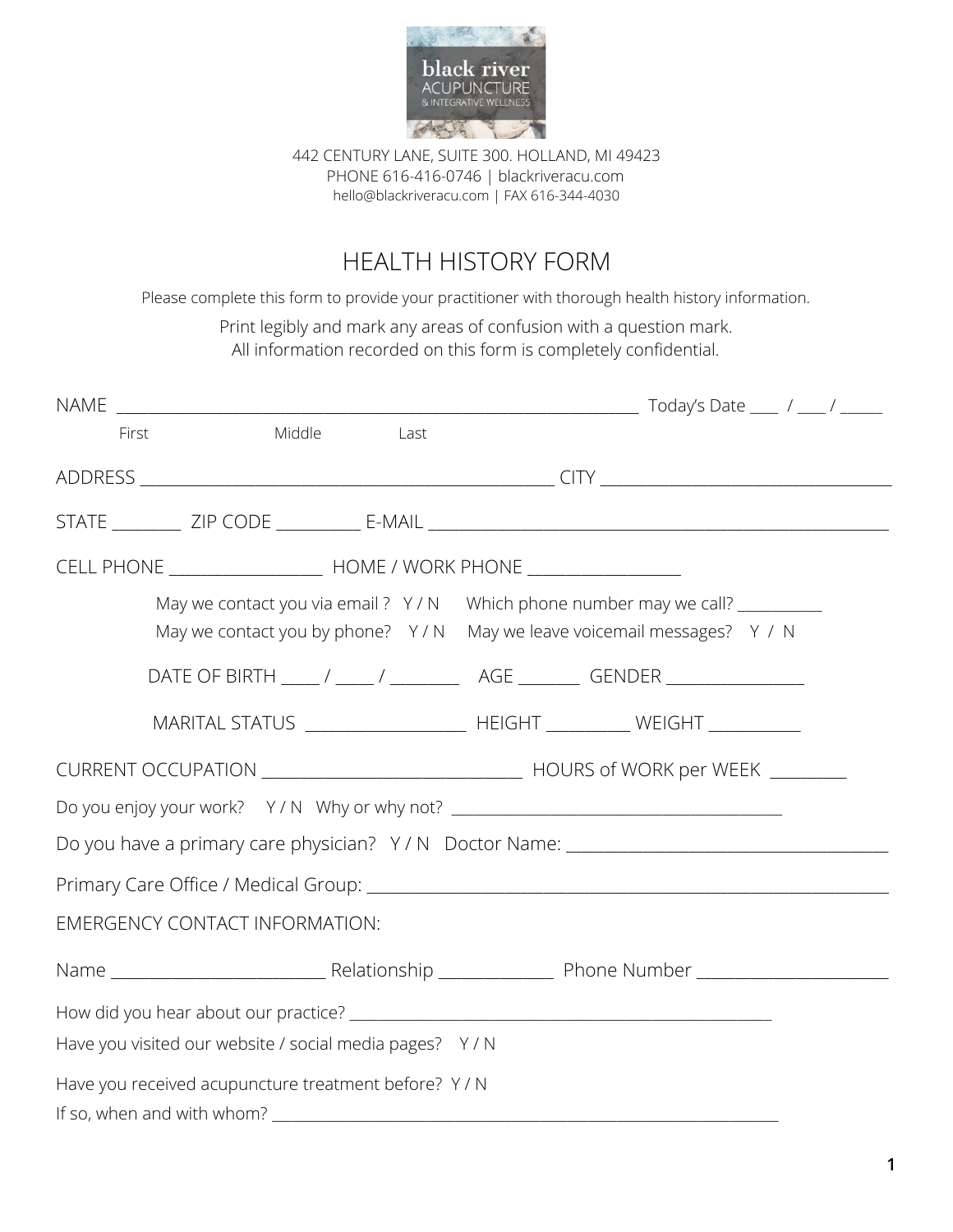Please inform us about your current health concerns in order of importance…

# **CONDITION A**

| Condition Name / Description                                                         |                  |
|--------------------------------------------------------------------------------------|------------------|
| Past Treatment(s) Received                                                           |                  |
| When did this condition begin?                                                       |                  |
| How does this condition affect you and your quality of life?                         |                  |
| Please rate the current severity of Condition A by marking an "X" on the line below: |                  |
|                                                                                      | Worst Imaginable |
| <b>CONDITION B</b>                                                                   |                  |
| Condition Name / Description                                                         |                  |
| Past Treatment(s) Received                                                           |                  |
| When did this condition begin?                                                       |                  |
| How does this condition affect you and your quality of life?                         |                  |
| Please rate the current severity of Condition B by marking an "X" on the line below: |                  |
|                                                                                      |                  |
|                                                                                      |                  |

## **PLEASE LIST ANY ADDITIONAL CONCERNS HERE:**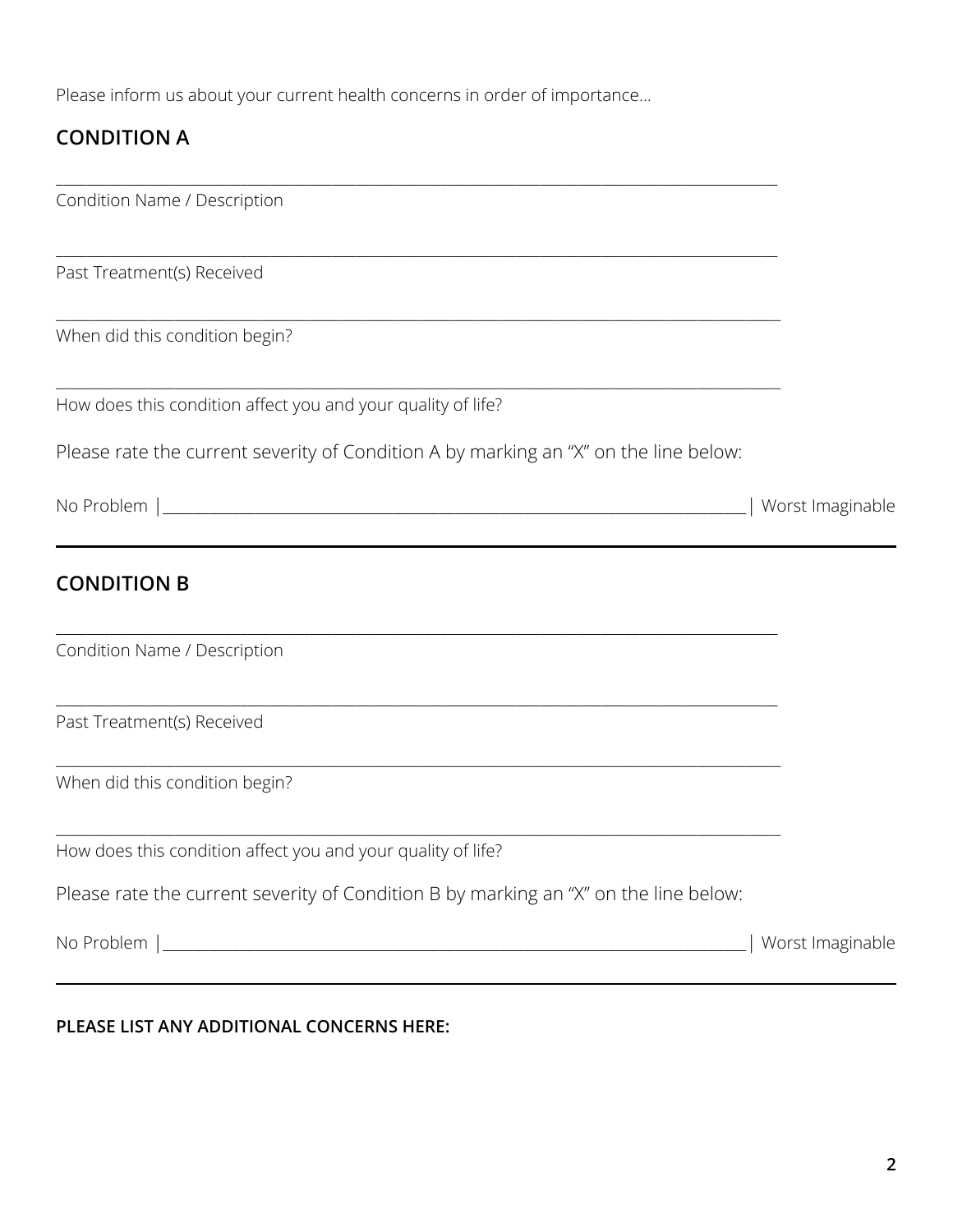List any allergies/sensitivities to food, medications, drugs, or environmental factors, including your reaction:

\_\_\_\_\_\_\_\_\_\_\_\_\_\_\_\_\_\_\_\_\_\_\_\_\_\_\_\_\_\_\_\_\_\_\_\_\_\_\_\_\_\_\_\_\_\_\_\_\_\_\_\_\_\_\_\_\_\_\_\_\_\_\_\_\_\_\_\_\_\_\_\_\_\_\_\_\_\_\_\_\_\_\_\_\_\_\_

\_\_\_\_\_\_\_\_\_\_\_\_\_\_\_\_\_\_\_\_\_\_\_\_\_\_\_\_\_\_\_\_\_\_\_\_\_\_\_\_\_\_\_\_\_\_\_\_\_\_\_\_\_\_\_\_\_\_\_\_\_\_\_\_\_\_\_\_\_\_\_\_\_\_\_\_\_\_\_\_\_\_\_\_\_\_\_

|                                                                                     | Please list all medications you are currently taking, including prescribed drugs, over-the-counter medications, vitamins,<br>dietary supplements, and herbal supplements. You may attach a separate sheet of current medications to this packet. |                                                                            |                                                           |                                |                                                                                   |                                  |
|-------------------------------------------------------------------------------------|--------------------------------------------------------------------------------------------------------------------------------------------------------------------------------------------------------------------------------------------------|----------------------------------------------------------------------------|-----------------------------------------------------------|--------------------------------|-----------------------------------------------------------------------------------|----------------------------------|
| Medication                                                                          | Dosage                                                                                                                                                                                                                                           | Condition                                                                  |                                                           | For how long?                  |                                                                                   | Prescribed by                    |
|                                                                                     |                                                                                                                                                                                                                                                  |                                                                            |                                                           |                                |                                                                                   |                                  |
|                                                                                     |                                                                                                                                                                                                                                                  |                                                                            |                                                           |                                |                                                                                   |                                  |
|                                                                                     |                                                                                                                                                                                                                                                  |                                                                            |                                                           |                                |                                                                                   |                                  |
|                                                                                     |                                                                                                                                                                                                                                                  |                                                                            |                                                           |                                |                                                                                   |                                  |
|                                                                                     |                                                                                                                                                                                                                                                  |                                                                            |                                                           |                                |                                                                                   |                                  |
|                                                                                     |                                                                                                                                                                                                                                                  |                                                                            |                                                           |                                |                                                                                   |                                  |
|                                                                                     |                                                                                                                                                                                                                                                  |                                                                            |                                                           |                                |                                                                                   |                                  |
|                                                                                     | Please indicate if you are taking any of the following medications:                                                                                                                                                                              |                                                                            |                                                           |                                |                                                                                   |                                  |
| Pain relievers (aspirin, Tylenol, etc.)<br>$\Box$ Cortisone (and other steroids)    | $\Box$ Blood thinners (warfarin, Coumadin, etc.)                                                                                                                                                                                                 |                                                                            | $\Box$ Thyroid medications<br>$\Box$ Diet pills/diet teas | $\Box$ Sedatives/tranquilizers | $\Box$ Sleep aids<br>$\Box$ Laxatives                                             | Antacids / omeprazole            |
|                                                                                     | Please indicate if any of the following conditions* pertain to your health history:                                                                                                                                                              |                                                                            |                                                           |                                |                                                                                   |                                  |
| $\Box$ Hepatitis (A, B, C)<br>$\Box$ Bleeding disorder<br>$\Box$ Currently pregnant | $\Box$ Neuropathy<br>*These conditions do not make you ineligible for treatment, but may limit treatment modalities utilized by your practitioner.                                                                                               | $\Box$ High blood pressure<br>$\Box$ Potentially pregnant $\Box$ Pacemaker | $\Box$ Diabetes                                           | $\Box$ Needle phobia           | $\Box$ Multiple Sclerosis<br>$\Box$ Seizures/epilepsy<br>$\Box$ History of cancer |                                  |
|                                                                                     | Have you had any courses of antibiotics recently? Y/N If yes, how many rounds?                                                                                                                                                                   |                                                                            |                                                           |                                |                                                                                   |                                  |
|                                                                                     | Please indicate if you have had any of the following illnesses:                                                                                                                                                                                  |                                                                            |                                                           |                                |                                                                                   |                                  |
| □ Chicken Pox<br>$\Box$ Mumps                                                       | $\Box$ Diphtheria<br>$\Box$ Tuberculosis                                                                                                                                                                                                         | $\Box$ German Measles<br>$\Box$ Rheumatic Fever                            |                                                           | $\Box$ Measles                 | $\Box$ Scarlet Fever                                                              | $\Box$ Shingles<br>$\Box$ C-Diff |
|                                                                                     | Please indicate if you have any of the following sexually transmitted infections in your history:                                                                                                                                                |                                                                            |                                                           |                                |                                                                                   |                                  |
| $\Box$ Chlamydia                                                                    | $\Box$ Gonorrhea                                                                                                                                                                                                                                 | $\Box$ Herpes                                                              | $\Box$ HIV                                                | $\Box$ HPV                     | $\Box$ Syphilis                                                                   |                                  |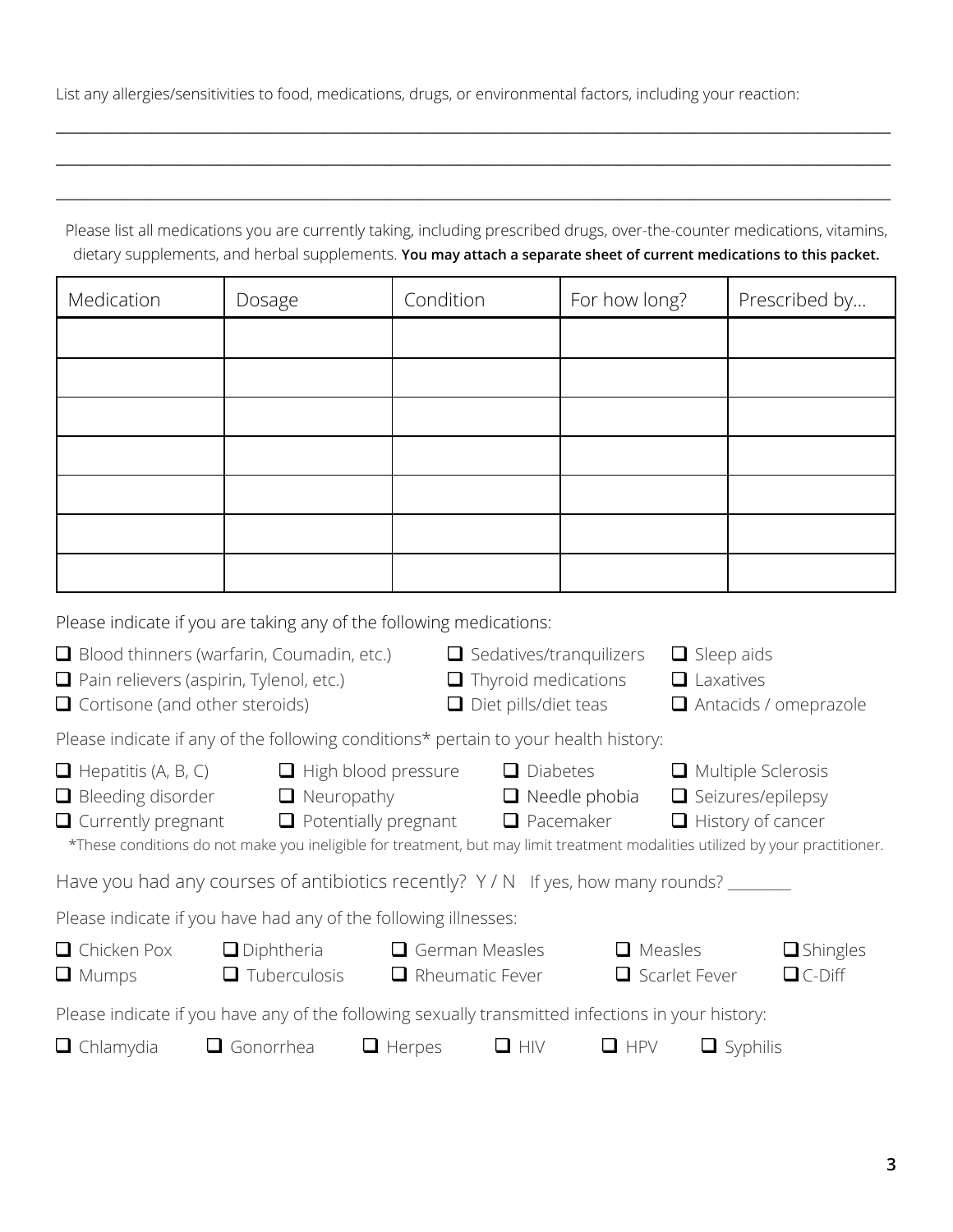#### **Please list any hospitalizations, physical trauma, or surgical procedures in your health history:**

#### Reason or Procedure

#### **Please identify which of the following symptoms you experience:**

Record an "O" for symptoms you experience occasionally. Record an "F" for symptoms you experience frequently.

| _ Belching/burping                                                                                          | _ Excessive appetite                                                                                                                       | __ Mucus/phlegm in stool                                                                                    |
|-------------------------------------------------------------------------------------------------------------|--------------------------------------------------------------------------------------------------------------------------------------------|-------------------------------------------------------------------------------------------------------------|
| Bloating                                                                                                    | Quickly feeling full                                                                                                                       | _ Overthinking                                                                                              |
| _ Edema                                                                                                     | "Stuck" feeling in stomach                                                                                                                 | Nausea                                                                                                      |
| Bloody stools                                                                                               | Lack of appetite                                                                                                                           | __ Tarry stools                                                                                             |
| Diarrhea/loose stools                                                                                       | Heartburn/acid reflux                                                                                                                      | _ Weight gain tendencies                                                                                    |
| Cravings for sweets                                                                                         | Heaviness in limbs                                                                                                                         | _ Tiredness after meals                                                                                     |
| Easy bruising/bleeding                                                                                      | Foggy brain                                                                                                                                | _ Vomiting                                                                                                  |
| _ Angina/chest pain                                                                                         | __ Insomnia/trouble sleeping                                                                                                               | _ Mental restlessness                                                                                       |
| _ Easily startled                                                                                           | _ Lack of joy in life                                                                                                                      | Hot sensation in chest                                                                                      |
| Nightmares/vivid dreams                                                                                     | _ Heart palpitations                                                                                                                       | _ Laughing for no reason                                                                                    |
| Acne<br>_ Allergies<br>$\_$ Asthma<br>Bronchitis<br>Colitis/diverticulitis<br>_ Cough<br>Coughing up phlegm | _ Dry mouth/nose/throat<br>_ Frequent colds/flu viruses<br>Grief/sadness<br>Hemorrhoids<br>Hives<br>IBS/Crohn's disease<br>Nasal discharge | _ Post nasal drip<br>_ Red, painful throat<br>Shortness of breath<br>_ Skin rashes<br>_ Sneezing<br>Snoring |
| Blurred vision/floaters                                                                                     | _ Jaundice                                                                                                                                 | _ Lightly colored stools                                                                                    |
| _ Jaw clenching                                                                                             | _ Gallstones                                                                                                                               | Neck/shoulder tension                                                                                       |
| _ Grinding teeth at night                                                                                   | _ Easily angered/irritable                                                                                                                 | _ Skin rashes                                                                                               |
| Difficulty making decisions                                                                                 | _ Difficulty digesting oily foods                                                                                                          | _ Spasms/muscle twitches                                                                                    |
| Craving salty food                                                                                          | Hair loss                                                                                                                                  | _ Night sweats                                                                                              |
| _ Dry hair or skin                                                                                          | Hearing impairment                                                                                                                         | _ Nighttime urination                                                                                       |
| Excessive sex drive                                                                                         | Knee pain                                                                                                                                  | _ Soft/brittle nails                                                                                        |
| Low sex drive                                                                                               | Kidney stones                                                                                                                              | _ Urinary problems                                                                                          |
| _ Feeling cold easily                                                                                       | Feeling lump in the throat                                                                                                                 | _ Low back pain                                                                                             |
| Ear ringing/tinnitus                                                                                        | Hot flashes                                                                                                                                | _ Poor memory/forgetful                                                                                     |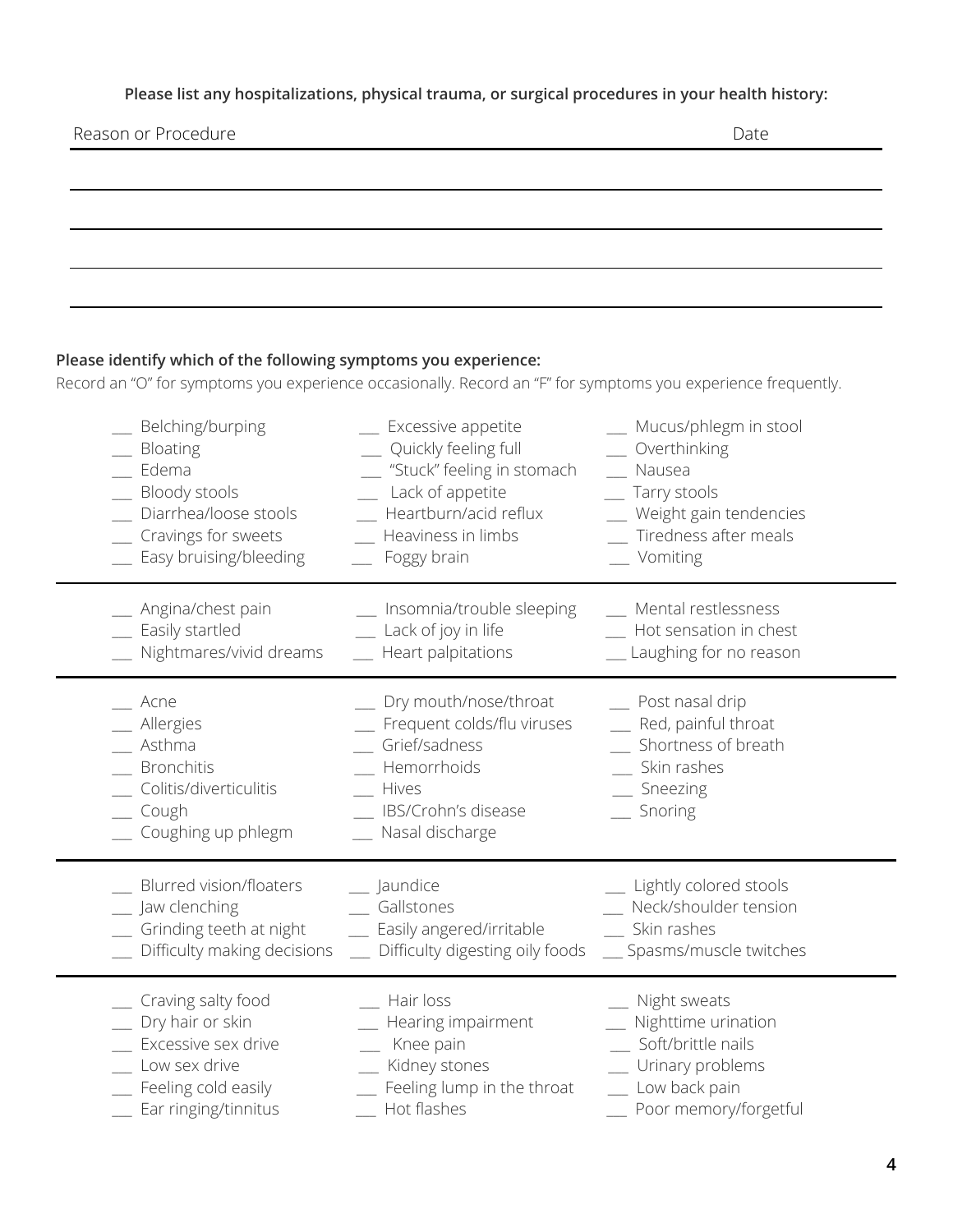#### **Please indicate which of these conditions (to your knowledge) apply to you & your immediate family members:**

|                      | Yourself | Father | Mother | Brother(s) | Sister(s) |
|----------------------|----------|--------|--------|------------|-----------|
| Arthritis            |          |        |        |            |           |
| Asthma               |          |        |        |            |           |
| Cancer               |          |        |        |            |           |
| Diabetes             |          |        |        |            |           |
| Hay Fever/Hives      |          |        |        |            |           |
| <b>Heart Disease</b> |          |        |        |            |           |
| Hepatitis            |          |        |        |            |           |
| High Blood Pressure  |          |        |        |            |           |
| Kidney Disease       |          |        |        |            |           |
| Mental Illness       |          |        |        |            |           |
| Seizures/Epilepsy    |          |        |        |            |           |
| Stroke               |          |        |        |            |           |
| Substance abuse      |          |        |        |            |           |
| Tuberculosis         |          |        |        |            |           |
| Thyroid Disease      |          |        |        |            |           |

**Please indicate any musculoskeletal discomfort/dysfunction you have experienced:**

| $\Box$ Osteoporosis            | $\Box$ Osteoarthritis  | $\Box$ Rheumatoid arthritis | $\Box$ Back pain  |
|--------------------------------|------------------------|-----------------------------|-------------------|
| $\Box$ Wrist/hand pain         | $\Box$ Hammer toe      | $\Box$ General muscle pain  | $\Box$ Foot pain  |
| $\Box$ Sciatica                | $\Box$ Shin splints    | $\Box$ Shoulder pain        | $\Box$ Hip pain   |
| $\Box$ ACL tear                | $\Box$ Trigger finger  | $\Box$ Muscle weakness      | $\Box$ Knee pain  |
| $\Box$ Carpal tunnel syndrome  | $\Box$ Stress fracture | $\Box$ Neuropathy           | $\Box$ Ankle pain |
| $\Box$ Limited range of motion | $\Box$ Sprain/strain   | $\Box$ Tendonitis           | $\Box$ Neck pain  |
| $\Box$ Rotator Cuff problems   | $\Box$ Meniscus tear   | $\Box$ Adhesive capsulitis  |                   |
|                                |                        |                             |                   |

### **Please mark any area(s) of injury, pain, or discomfort on the chart.**

Indicate severity with a number from 1 (mild) to 10 (excruciating) and indicate the quality with the following symbols:

| aching         |
|----------------|
| burning        |
| numbness       |
| pins & needles |
| stabbing       |
|                |

| <b>HIGHT SIDE</b> | <b>BACK</b>                                                  | <b>FRONT</b>                     | <b>LEFT SIDE</b> |
|-------------------|--------------------------------------------------------------|----------------------------------|------------------|
| ₩W                | LEFT<br><b>RIGHT</b><br>ł<br>$\blacksquare$<br>Ξ<br>÷,<br>ЩN | RIGHT<br><b>LEFT</b><br>Um<br>NМ | ั₩               |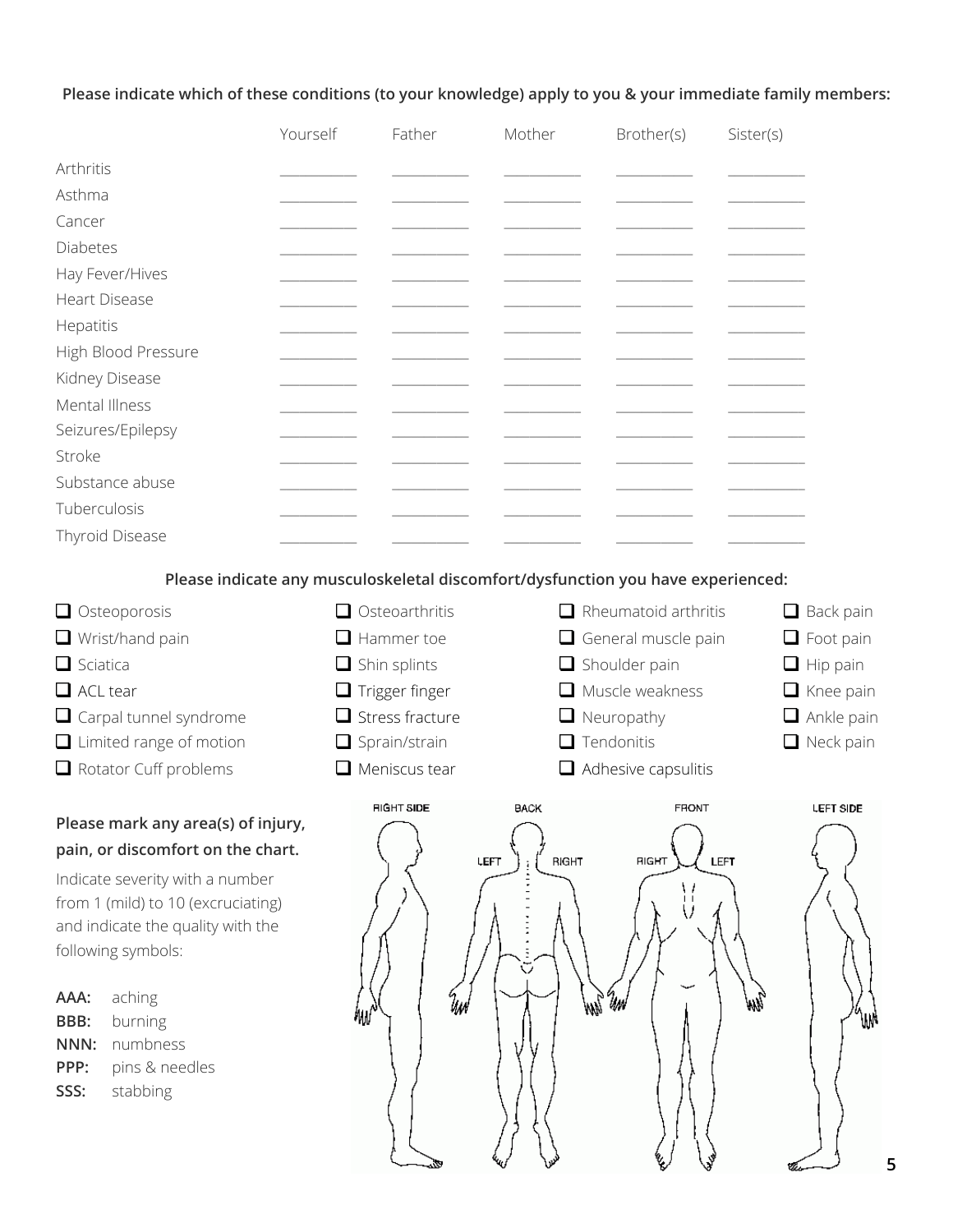### **DIET & LIFESTYLE**

|                                                                                                                                                                                                                          | How many meals do you eat per day? _________ Do you snack during the day? Y/N If yes, at what times? _________ |
|--------------------------------------------------------------------------------------------------------------------------------------------------------------------------------------------------------------------------|----------------------------------------------------------------------------------------------------------------|
| What types of meals do you typically eat?                                                                                                                                                                                |                                                                                                                |
|                                                                                                                                                                                                                          |                                                                                                                |
|                                                                                                                                                                                                                          |                                                                                                                |
| Please list daily intake of the following beverages:                                                                                                                                                                     |                                                                                                                |
|                                                                                                                                                                                                                          | Water ________  Tea ________  Coffee _______  Energy Drinks _______  Soda _______  Juice _______               |
| Please indicate your past or present use of the following substances (if applicable):                                                                                                                                    |                                                                                                                |
|                                                                                                                                                                                                                          |                                                                                                                |
|                                                                                                                                                                                                                          |                                                                                                                |
|                                                                                                                                                                                                                          | Do you exercise throughout the week? Y / N What types of exercise are a part of your routine? ____________     |
| Is physical activity a part of your occupation (do you have a physically strenuous job)? $Y / N$                                                                                                                         |                                                                                                                |
| Please rate your overall stress level: $\Box$ Low $\Box$ Medium $\Box$ High                                                                                                                                              |                                                                                                                |
|                                                                                                                                                                                                                          |                                                                                                                |
| Average amount of hours of sleep per night: __________ Do you wake feeling rested? Y / N                                                                                                                                 |                                                                                                                |
| Do you have problems falling or staying asleep? Y / N                                                                                                                                                                    |                                                                                                                |
|                                                                                                                                                                                                                          |                                                                                                                |
| Do you frequently donate blood or plasma? Y / N If yes, how often? _____________                                                                                                                                         |                                                                                                                |
| We create a safe, trauma-informed space for healing.<br>Have you experienced any major traumas such as abuse, child loss, sexual violence, accidents,<br>physical trauma, PTSD, difficult loss of a loved one, etc.? Y/N |                                                                                                                |
|                                                                                                                                                                                                                          |                                                                                                                |
| <b>WOMEN'S HEALTH</b>                                                                                                                                                                                                    |                                                                                                                |
| Do you currently menstruate? Y / N Date of last period: ________                                                                                                                                                         |                                                                                                                |
|                                                                                                                                                                                                                          | Date of last OB/GYN examination: __________ At what age did you begin menstruating? ______                     |
| Are you currently sexually active? Y / N History of STDs? ______________________                                                                                                                                         |                                                                                                                |
|                                                                                                                                                                                                                          |                                                                                                                |
|                                                                                                                                                                                                                          |                                                                                                                |
|                                                                                                                                                                                                                          |                                                                                                                |
|                                                                                                                                                                                                                          | Do you experience any sexual difficulties? If yes, please describe to your level of comfort: _________________ |

\_\_\_\_\_\_\_\_\_\_\_\_\_\_\_\_\_\_\_\_\_\_\_\_\_\_\_\_\_\_\_\_\_\_\_\_\_\_\_\_\_\_\_\_\_\_\_\_\_\_\_\_\_\_\_\_\_\_\_\_\_\_\_\_\_\_\_\_\_\_\_\_\_\_\_\_\_\_\_\_\_\_\_\_\_\_\_\_\_\_\_\_\_\_\_\_\_\_\_\_\_\_\_\_\_\_\_\_\_\_\_\_\_\_\_\_\_\_\_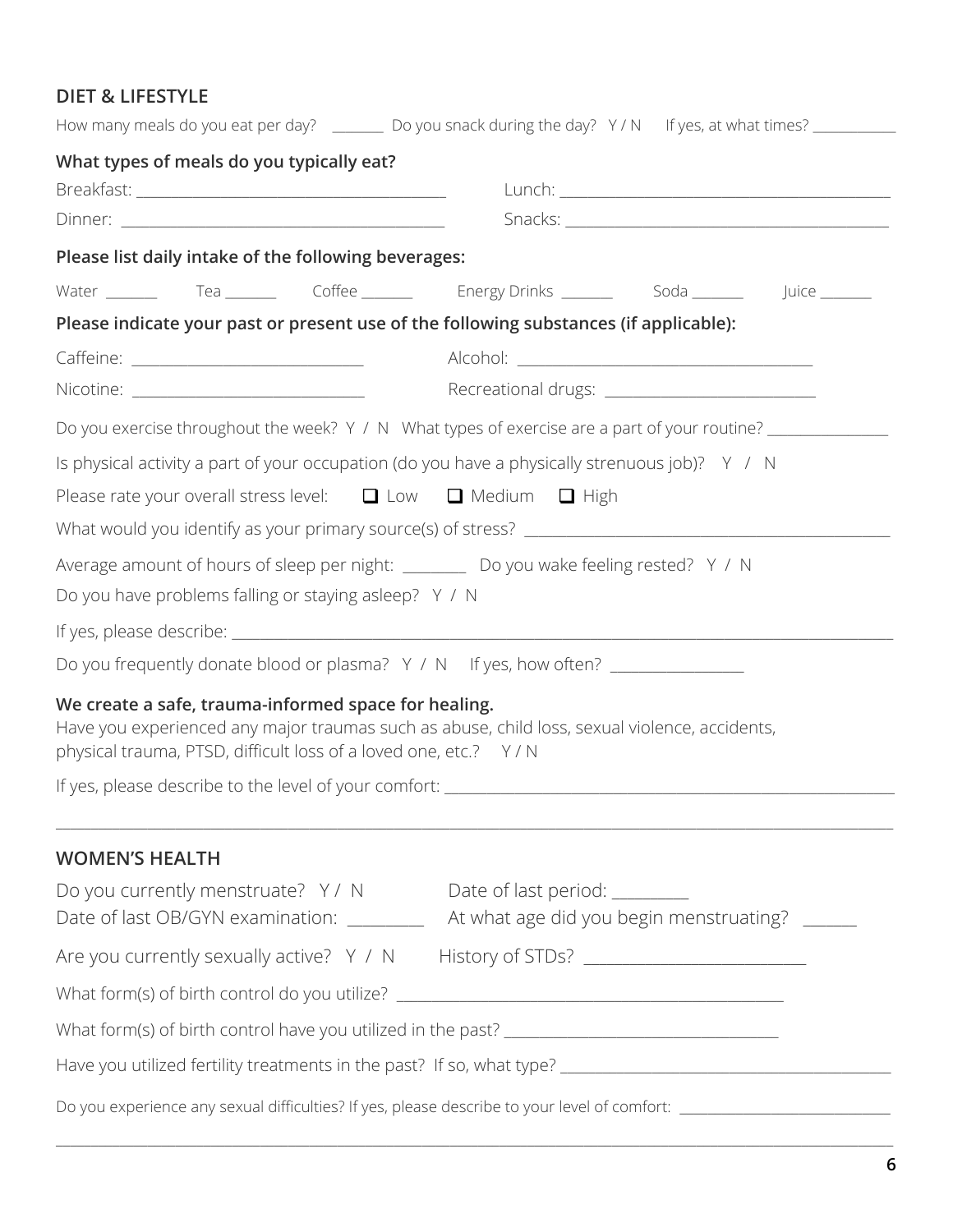### Are you currently pregnant? Y / N

|  |  |  |  | Are you trying to become pregnant? Y/N |  |
|--|--|--|--|----------------------------------------|--|
|--|--|--|--|----------------------------------------|--|

|                             |                                |                                                                                                                                   |                                                         |                                                                                                                                                                                                                                                                                                  |                                                                      | No. of live births: No. of terminations: No. of miscarriages: No. of miscarriages: No. of pregnancies: No. of pregnancies: |                                                                                                          |
|-----------------------------|--------------------------------|-----------------------------------------------------------------------------------------------------------------------------------|---------------------------------------------------------|--------------------------------------------------------------------------------------------------------------------------------------------------------------------------------------------------------------------------------------------------------------------------------------------------|----------------------------------------------------------------------|----------------------------------------------------------------------------------------------------------------------------|----------------------------------------------------------------------------------------------------------|
| Birth<br>Number             | Year                           | (Weeks) Labor                                                                                                                     | Length Hours of                                         | Delivery<br>Type                                                                                                                                                                                                                                                                                 | Baby's<br>Sex                                                        | Baby's Weight                                                                                                              | Any<br>Complications?                                                                                    |
| #1                          |                                |                                                                                                                                   |                                                         |                                                                                                                                                                                                                                                                                                  |                                                                      |                                                                                                                            |                                                                                                          |
| #2                          |                                |                                                                                                                                   |                                                         |                                                                                                                                                                                                                                                                                                  |                                                                      |                                                                                                                            |                                                                                                          |
| #3                          |                                |                                                                                                                                   |                                                         |                                                                                                                                                                                                                                                                                                  |                                                                      |                                                                                                                            |                                                                                                          |
| $#4$                        |                                |                                                                                                                                   |                                                         |                                                                                                                                                                                                                                                                                                  |                                                                      |                                                                                                                            |                                                                                                          |
| #5                          |                                |                                                                                                                                   |                                                         |                                                                                                                                                                                                                                                                                                  |                                                                      |                                                                                                                            |                                                                                                          |
| $\Box$ Hysterectomy         |                                | $\Box$ Yeast Infections $\Box$ Itchy Genitalia<br>$\Box$ Genital Lesions $\Box$ Breast Cancer<br>For women currently menstruating | Do you have history of any of the following conditions? | $\Box$ Endometriosis $\Box$ Uterine Fibroids $\Box$ Abnormal Pap Smear<br>$\Box$ Urinary Tract Infections<br>$\Box$ Pelvic Inflammatory Disease<br>$\Box$ Fibrocystic Breast $\Box$ Nipple Discharge $\Box$ Polycystic Ovaries (PCOS)<br>$\Box$ Uterine Prolapse $\Box$ Pelvic Floor Dysfunction |                                                                      | $\Box$ Ovarian Cyst<br>$\Box$ Vaginal Pain<br>$\Box$ Vaginal Odor<br>$\Box$ Cervical Cancer                                | Severe Vaginal Discharge                                                                                 |
|                             |                                |                                                                                                                                   |                                                         |                                                                                                                                                                                                                                                                                                  |                                                                      |                                                                                                                            | No. of days between periods: _____ No. of days you bleed per period: _____ Spotting between periods? Y/N |
|                             |                                |                                                                                                                                   |                                                         | Is your bleeding: $\Box$ Heavy $\Box$ Moderate $\Box$ Light $\Box$ Minimal                                                                                                                                                                                                                       |                                                                      |                                                                                                                            |                                                                                                          |
|                             |                                |                                                                                                                                   |                                                         | Have your periods changed since you began menstruating? Y / N                                                                                                                                                                                                                                    |                                                                      |                                                                                                                            |                                                                                                          |
| $\Box$ Pale Red/Pink        |                                | $\Box$ Red                                                                                                                        | $\Box$ Bright Red                                       | What color in your menstrual blood? (check all colors that apply)                                                                                                                                                                                                                                |                                                                      |                                                                                                                            | $\Box$ Dark Red $\Box$ Dark Red/Brown $\Box$ Very Dark                                                   |
|                             |                                |                                                                                                                                   |                                                         | What form(s) of menstrual products do you use? (check all products that apply)<br>$\Box$ Pad $\Box$ Panty Liners $\Box$ Tampons $\Box$ Menstrual Cup                                                                                                                                             |                                                                      |                                                                                                                            | $\Box$ Period Underwear                                                                                  |
|                             |                                |                                                                                                                                   |                                                         | How many pads/tampons do you use each day of your period?<br>Day 1: _____ Day 2: _____ Day 3: ____ Day 4: ____ Day 5: ____ Day 6+: ____                                                                                                                                                          |                                                                      |                                                                                                                            |                                                                                                          |
| $\Box$ Light                |                                | $\Box$ Regular $\Box$ Super                                                                                                       |                                                         | On your heaviest day, which absorbency pad/tampon do you use?<br>$\Box$ Super Plus                                                                                                                                                                                                               |                                                                      |                                                                                                                            |                                                                                                          |
| $\Box$ Every hour (or less) |                                |                                                                                                                                   | On average, how often do you change your pad/tampon?    | $\Box$ Every 2 hours $\Box$ Every 4 hours                                                                                                                                                                                                                                                        |                                                                      | $\Box$ Every 5+ Hours                                                                                                      |                                                                                                          |
|                             | Rate the severity of the pain: |                                                                                                                                   | Do you experience pain around your period? Y / N        | $\Box$ Mild                                                                                                                                                                                                                                                                                      | $\Box$ Before                                                        | $\Box$ During<br>$\Box$ Moderate                                                                                           | $\Box$ After<br>$\Box$ Severe                                                                            |
|                             |                                | Where do you experience menstrual pain?                                                                                           |                                                         |                                                                                                                                                                                                                                                                                                  |                                                                      |                                                                                                                            |                                                                                                          |
|                             |                                | Identify the quality of the pain: $\Box$ Cramping                                                                                 |                                                         | $\Box$ Stabbing                                                                                                                                                                                                                                                                                  | $\Box$ Aching                                                        |                                                                                                                            | $\Box$ Dull $\Box$ Comes & Goes $\Box$ Constant                                                          |
| Do you pass clots? Y / N    |                                |                                                                                                                                   | What color are the clots?                               |                                                                                                                                                                                                                                                                                                  | $\Box$ Bright Red $\Box$ Dark Red<br>$\Box$ Dark Purple $\Box$ Black |                                                                                                                            | Brownish<br>$\Box$ Mucus                                                                                 |
| How large are the clots?    |                                |                                                                                                                                   | $\Box$ Small and stringy<br>$\Box$ Size of a quarter    | $\Box$ Small and spotty<br>$\Box$ Size of egg yolk                                                                                                                                                                                                                                               |                                                                      | $\Box$ Size of a dime<br>$\Box$ Size of your fist                                                                          |                                                                                                          |
|                             |                                |                                                                                                                                   |                                                         |                                                                                                                                                                                                                                                                                                  |                                                                      |                                                                                                                            |                                                                                                          |